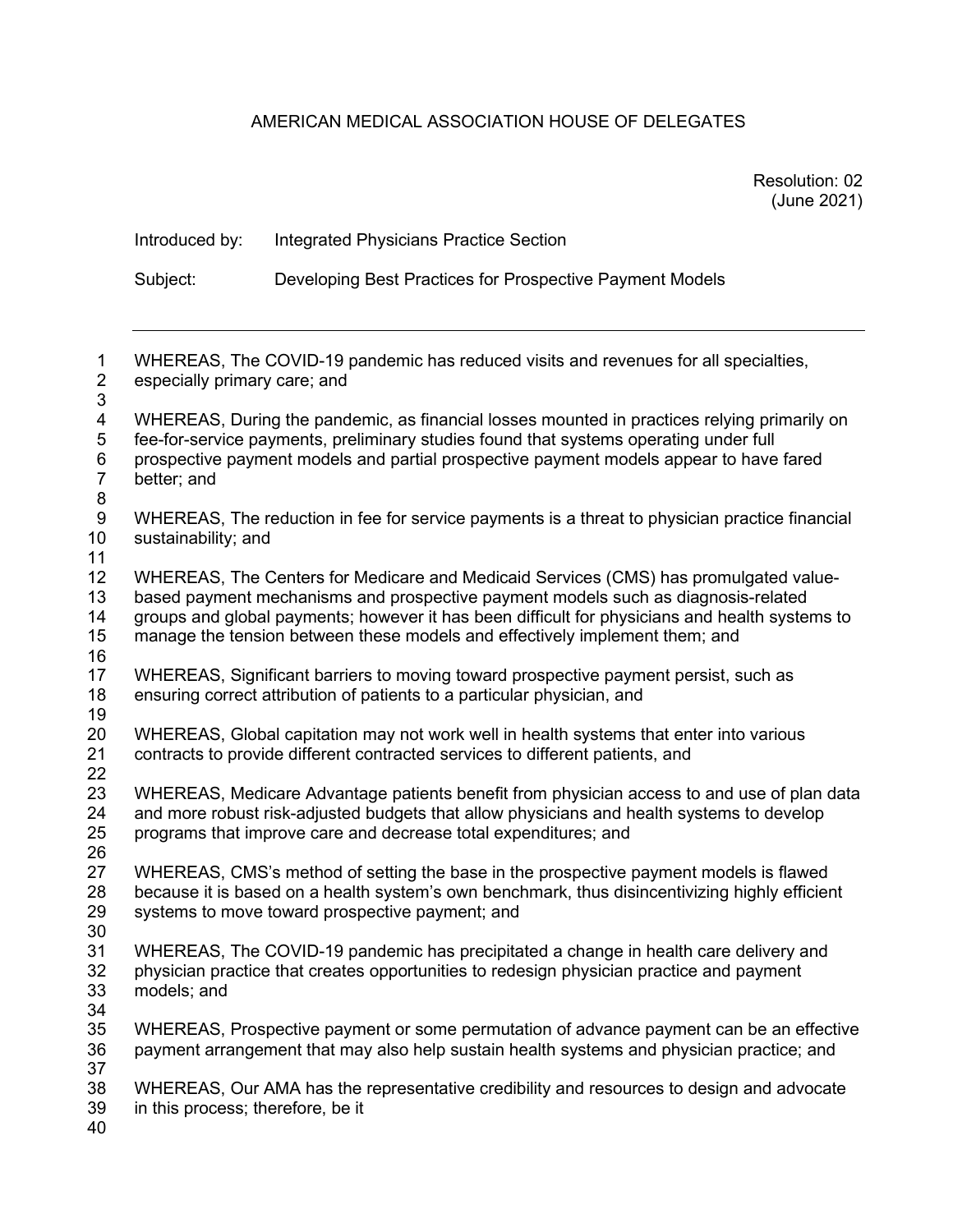- 1 RESOLVED, That our AMA study and identify best practices for financially viable models for<br>2 prospective payment health insurance, including but not limited to appropriately attributing an
- 2 prospective payment health insurance, including but not limited to appropriately attributing and
- 3 allocating patients to physicians, elucidating best practices for systems with multiple payment
- 4 contracts, and determining benchmarks for adequate infrastructure, capital investment, and<br>5 models that accommodate variations in existing systems and practices (Directive to Take
- 5 models that accommodate variations in existing systems and practices (Directive to Take<br>6 Action); therefore be it also
- Action); therefore be it also
- 7
- RESOLVED, That our AMA use recommendations generated by its research to actively
- 9 advocate for expanded use and access to prospective payment models (Directive to Take
- 10 Action).

Fiscal Note: Not yet determined

Received: 4/14/21

## AUTHOR'S STATEMENT OF PRIORITY

Physician practices and health systems in a fee-for-service payment model suffered immense financial loses during 2020. Inversely, physicians and systems using prospective payment models were shielded or had some measure of protection from the financial ravages of COVID. Many barriers still exist to PPM. To help physicians succeed in PPM and to safeguard against further financial loses, the AMA should act now to develop best practices for prospective payment models.